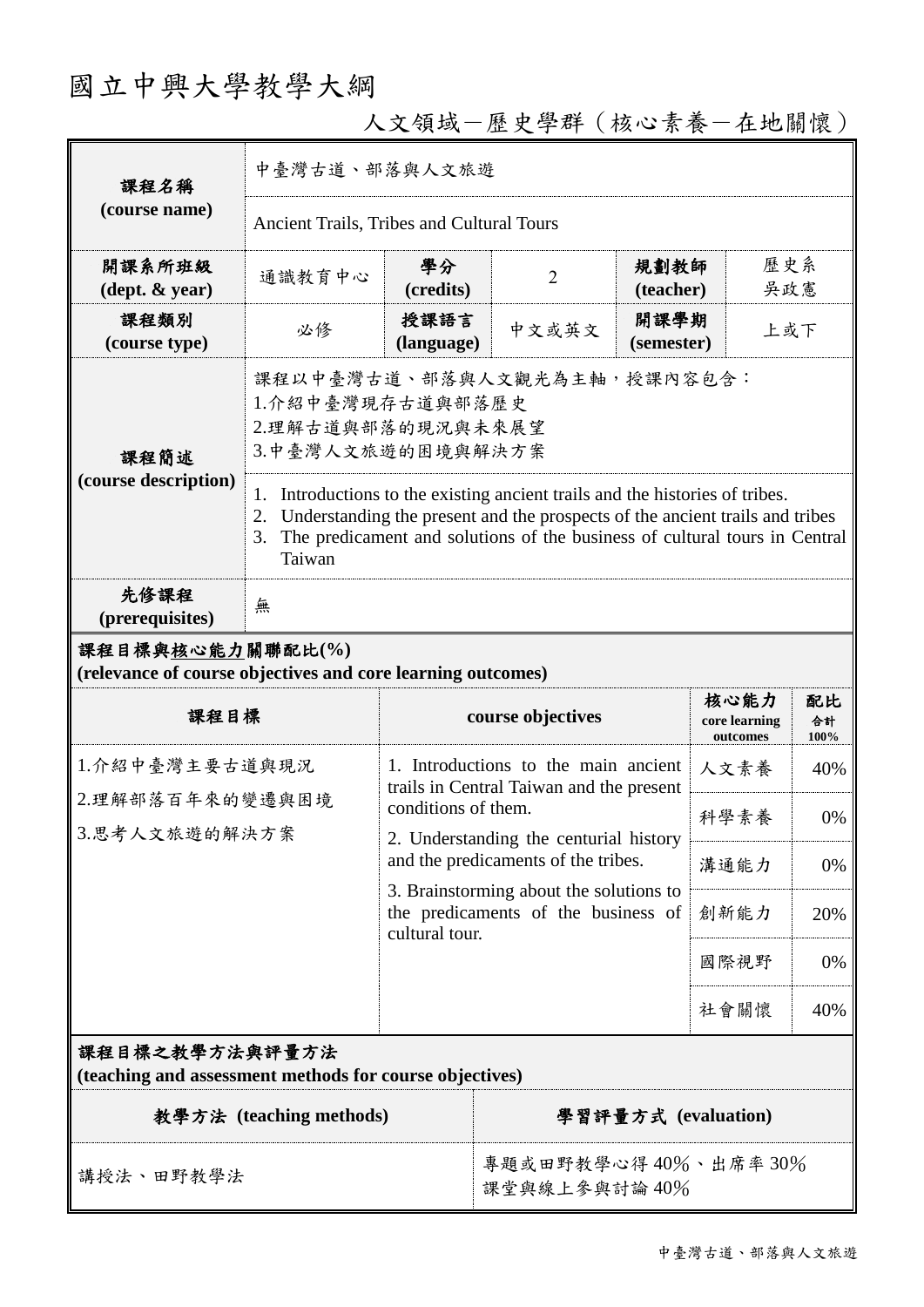#### 授課內容(單元名稱與內容、習作 **/** 考試進度、備註) **(course content and homework / tests schedule)**

第一週:合歡越嶺道過去與現況 第二週:能高越嶺道過去與現況 第三週:蕃地東京:日治霧社旅遊史迄今變遷 第四週:合作與道澤部落人文生態旅遊介紹 第五週:清代與日治的步道工法與生態工法的差別 第六週:埔霧公路眉溪段的歷史道路與旅遊 第七週:八仙山森林鐵路探密(裡冷與白毛舊隧道) 第八週:八仙山「八仙八景」古今地點變遷與介紹 第九週:期中考(線上參與與討論) 第十週:臺 14 線部落的高山經濟作物變遷 第十一週:八仙山百年伐木史 第十二週:楊南郡與臺灣古道調查 第十三週:臺灣古道上的戰爭記憶、影像與遺跡 第十四週:你不知道的部落生活日常:臺 14 線部落的營養供應、餐(貨)車與溫泉旅遊 第十五週:如何設計訪問部落耆老之經驗分享 第十六週:大甲溪松鶴部落、裡冷部落觀光介紹 第十七週:總結:部落人文旅遊之建議 第十八週:期末考(線上參與與討論)

#### 教科書與參考書目(書名、作者、書局、代理商、說明)

**(textbook & other references)**

- 1. 高俊宏,《橫斷記:臺灣山林戰爭、帝國與影像》,臺北:遠足文化,2017 年。
- 2. 伊能嘉矩,《臺灣文化誌》(全三卷),臺北:國史館臺灣文獻館,2017年。
- 3. 徐如林,《與子偕行(增訂版)》,臺北:晨星出版社,2016 年。
- 4. 楊南郡,《合歡越嶺道:太魯閣戰爭與天險之路》,臺北:行政院農委會林務局,2016 年。
- 5. 楊南郡,《能高越嶺道:穿越時空之旅》,臺北:行政院農委會林務局,2016 年。
- 6. 楊南郡,《浸水營古道:一條走過五百年的道路》,臺北:行政院農委會林務局,2014 年。
- 7. 徐如林,《尋訪月亮的腳印(典藏紀念版)》,臺北:晨星出版社,2016 年。
- 8. 徐如林,《連峰縱走:楊南郡的傳奇一生》,臺北:晨星出版社,2017 年。
- 9. 徐如林,《孤鷹行》,臺北:晨星出版社,2017 年。
- 10. 邱一新,《尋找臺灣特有種旅行》,臺北:遠流出版公司,2013 年。
- 11. 楊南郡譯,《臺灣原住民族系統所屬之研究》,臺北:行政院原民會,2011 年。
- 12. 楊南郡,《臺灣百年花火》,臺北:玉山社,2002 年。
- 13. 楊南郡,《臺灣百年前的足跡》,臺北:玉山社,1996 年。
- 14. 鹿野忠雄著、楊南郡譯,《山、雲與蕃人:臺灣高山紀行》, 臺北: 玉山社, 2000 年。
- 15. 鹿野忠雄著、楊南郡等譯,《東南亞細亞民族學先史學研究》,臺北:行政院原委會,2016 年。
- 16. 伊能嘉矩著、楊南郡譯,《平埔族調查旅行》,臺北:遠流出版公司,2012 年。
- 17. 伊能嘉矩著、楊南郡譯,《臺灣踏查日記》,臺北:遠流出版公司,2012 年。
- 18. 鳥居龍藏著、楊南郡譯,《探險臺灣:鳥居龍藏的臺灣人類學之旅》, 臺北:遠流出版公司, 2012 年。
- 19. 森丑之助著、楊南郡譯,《生蕃行腳:森丑之助的臺灣探險》,臺北:遠流出版社,2012 年。
- 20. 中園英助著、楊南郡譯,《鳥居龍藏》,臺北:晨星出版社,1998 年。